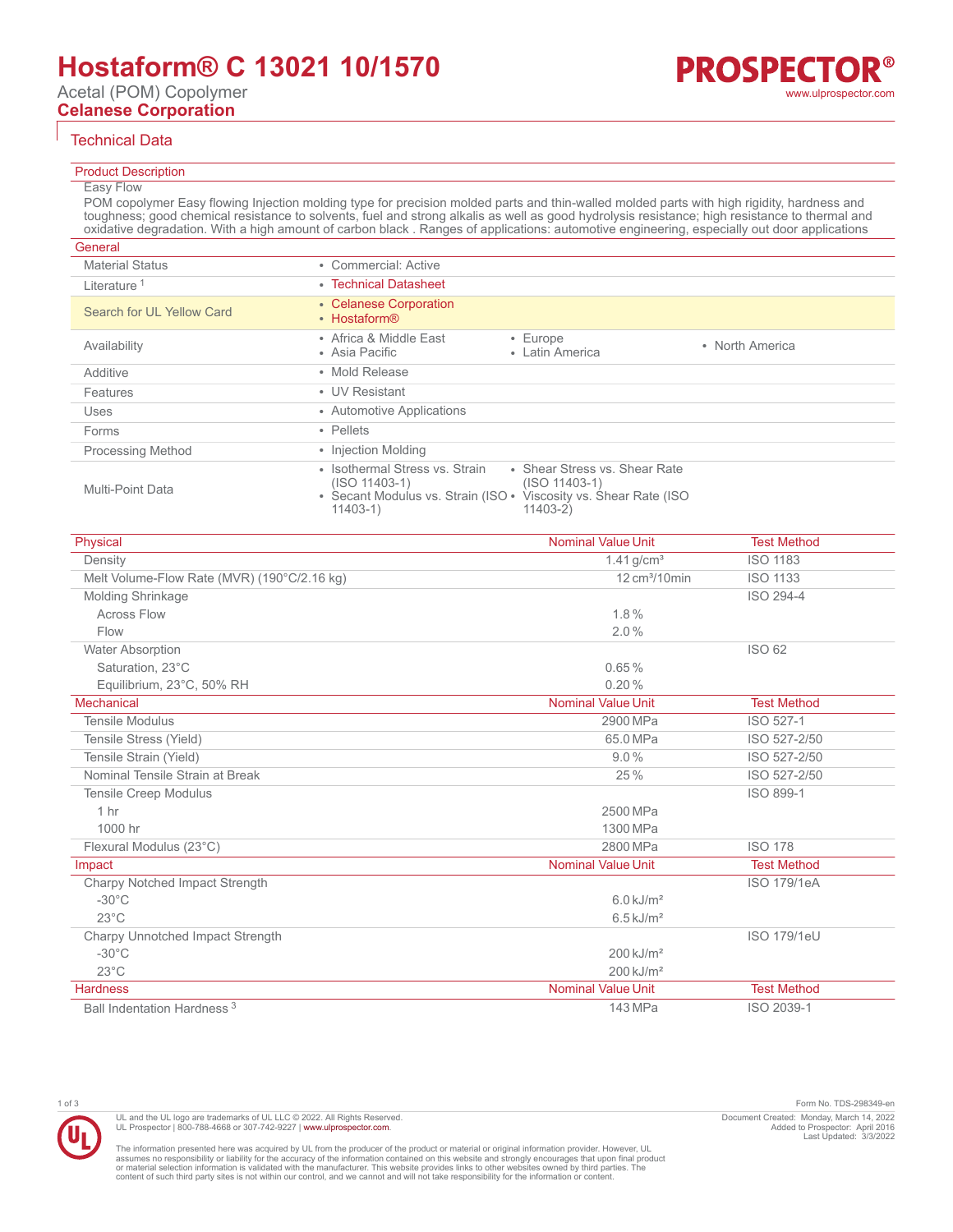# **Hostaform® C 13021 10/1570**

Acetal (POM) Copolymer

# **PROSPECTOR® Celanese Corporation** [www.ulprospector.com](http://www.ulprospector.com)

| Thermal                            | <b>Nominal Value Unit</b>   | <b>Test Method</b>     |
|------------------------------------|-----------------------------|------------------------|
| Deflection Temperature Under Load  |                             | <b>ISO 75-2/A</b>      |
| 1.8 MPa, Unannealed                | 106 °C                      |                        |
| Melting Temperature <sup>4</sup>   | 166 °C                      | ISO 11357-3            |
| CLTE - Flow                        | $1.1E-4$ cm/cm/ $\degree$ C | ISO 11359-2            |
| <b>Electrical</b>                  | <b>Nominal Value Unit</b>   | <b>Test Method</b>     |
| Surface Resistivity (23°C)         | 1.0E+14 ohms                | IEC 62631-3-2          |
| Volume Resistivity (23°C)          | $1.0E+12$ ohms $\cdot$ m    | IEC 62631-3-1          |
| Electric Strength $5(23^{\circ}C)$ | 35 kV/mm                    | IEC 60243-1            |
| <b>Dielectric Constant</b>         |                             | <b>IEC 60250</b>       |
| 100 Hz                             | 4.00                        |                        |
| 1 MHz                              | 4.00                        |                        |
| <b>Dissipation Factor</b>          |                             | <b>IEC 60250</b>       |
| 100 Hz                             | $2.0E-3$                    |                        |
| 1 MHz                              | $5.0E-3$                    |                        |
| Comparative Tracking Index (CTI)   | PLC 0                       | <b>UL 746A</b>         |
| <b>Fill Analysis</b>               | <b>Nominal Value Unit</b>   | <b>Test Method</b>     |
| <b>Melt Density</b>                | $1.20$ g/cm <sup>3</sup>    | <b>Internal Method</b> |
| Melt Specific Heat                 | 2210 J/kg/°C                | <b>Internal Method</b> |
| Melt Thermal Conductivity          | $0.16$ W/m/K                | <b>Internal Method</b> |
| Ejection Temperature               | 140 °C                      | <b>Internal Method</b> |
|                                    |                             |                        |
| Injection                          | <b>Nominal Value Unit</b>   |                        |
| <b>Drying Temperature</b>          | 100 to 120 °C               |                        |
| Drying Time                        | 3.0 to 4.0 hr               |                        |
| <b>Suggested Max Moisture</b>      | 0.15%                       |                        |
| Hopper Temperature                 | 20 to 30 °C                 |                        |
| Injection Feed Temperature         | 60 to 80 °C                 |                        |
| Rear Temperature                   | 170 to 180 °C               |                        |
| Middle Temperature                 | 180 to 190 °C               |                        |
| Front Temperature                  | 190 to 200 °C               |                        |
| Injection Zone 4 Temperature       | 190 to 210 °C               |                        |
| Nozzle Temperature                 | 190 to 210 °C               |                        |
| Processing (Melt) Temp             | 190 to 210 °C               |                        |
| Mold Temperature                   | 80 to 120 °C                |                        |
| Injection Rate                     | Slow-Moderate               |                        |
| <b>Back Pressure</b>               | < 4.00 MPa                  |                        |
| <b>Hot Runner</b>                  | 190 to 210 °C               |                        |
| <b>Screw Speed</b>                 |                             |                        |
| 2.50 cm                            | 150                         |                        |
| 4.00 cm                            | 100                         |                        |
| 5.50 cm                            | 70                          |                        |

**Notes**

<sup>1</sup> These links provide you with access to supplier literature. We work hard to keep them up to date; however you may find the most current literature from the supplier.

| <sup>2</sup> Typical properties: these are not to be construed as specifications. |
|-----------------------------------------------------------------------------------|
| 330s                                                                              |
| $4.10^{\circ}$ C/min                                                              |
| 5AC                                                                               |

UL and the UL logo are trademarks of UL LLC © 2022. All Rights Reserved.<br>UL Prospector | 800-788-4668 or 307-742-9227 | [www.ulprospector.com](http://www.ulprospector.com).

The information presented here was acquired by UL from the producer of the product or material or original information provider. However, UL<br>assumes no responsibility or liability for the accuracy of the information contai